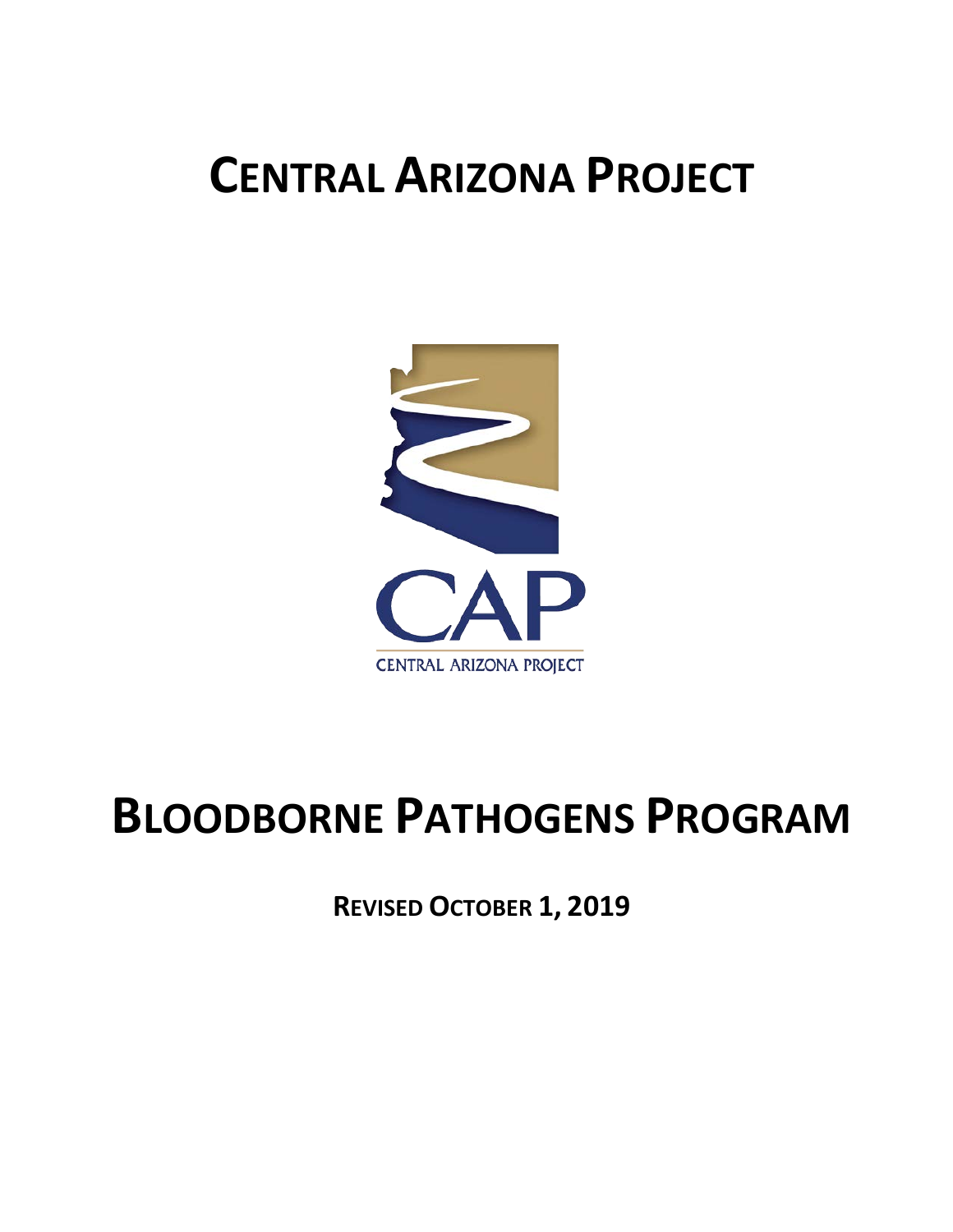## **1.0 PURPOSE**

The purpose of this Bloodborne Pathogens Program is to minimize or eliminate potential employee exposure to human blood and other body fluids or tissues through a combination of training, work practice controls, and personal protective equipment.

While contact with human blood and other infectious material is not a frequent on-the-job occurrence for Central Arizona Project (CAP) personnel, potential exposure may occur in firstaid situations where there are open wounds, if breathing resuscitation efforts are required, or during waste water treatment operations.

- 1.1 COMPLIANCE STANDARDS: This document was prepared in accordance with the Federal Occupational Safety and Health Administration (OSHA) Bloodborne Pathogens standard (29 CFR 1910.1030) and the U.S. Department of the Interior- Bureau of Reclamation (BOR) Safety and Health Standard.
- 1.2 PROGRAM COMPLIANCE: Compliance with instructions and procedures contained in the Bloodborne Pathogen Program is mandatory. Willful disregard for this program or any of its provisions may result in corrective action as outlined in the CAP Policy on Corrective Action found in the Employment Section of the Policy Handbook.

## **2.0 SCOPE**

This program is intended to reduce or prevent exposures to bloodborne pathogens for all CAP employees. Employees listed in Section A of Attachment A may have occupational exposures to blood and other infectious materials during the course of their work and will be required to comply with all sections of this program. Those employees listed in Section B are not expected to have occupational exposures to bloodborne pathogens except when giving voluntary first-air procedures. These employees, due to their work in Safety-Sensitive positions, have a greater potential for voluntary first-aid and therefore receive first-aid/CPR training. They must be in compliance with Sections 4.0, 6.0, and 7.0. Employees not listed in Attachment A will be required to comply only with Section 4.1 and 4.2, General Requirements.

## **3.0 DEFINITIONS**

Note: Definitions for most of the terms found in this program are the same as those in the OSHA standard found at 29 CFR 1910.1030. However, for ease of use a few of those terms, as well as those unique to CAPs' program, are found below:

*Responding Employee(s)* means CAP employees who are identified in Section A of Attachment A of this written program. These include Protective Services, Safety and Health, Environmental, and several employees who work with the septic systems at CAP buildings.

*Exposure Control Plan* means the engineering controls, work practices, and/or personal protective equipment used to protect employees from exposures to bloodborne pathogens.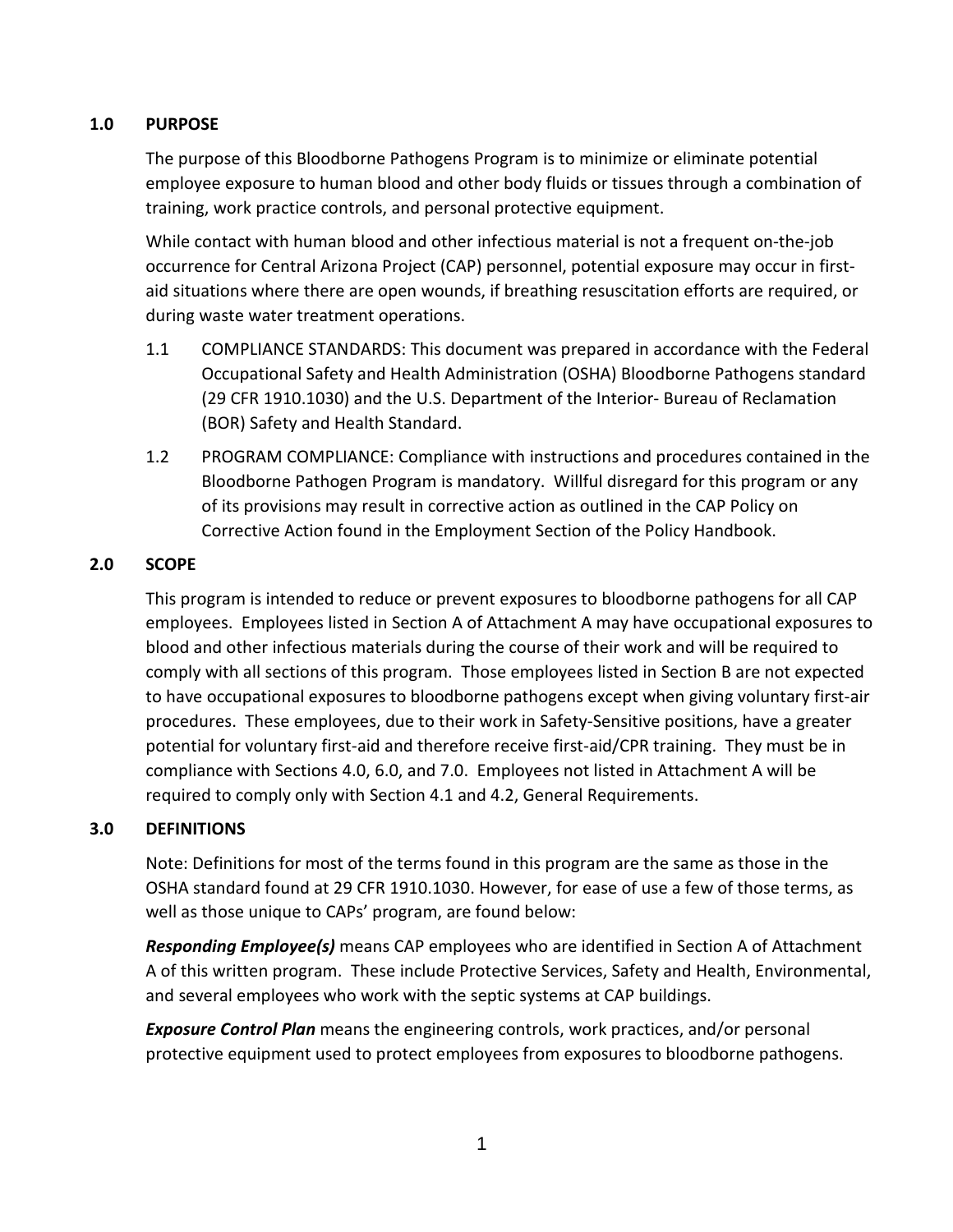*Occupational Exposure* means reasonably anticipated skin, eye, mucous membrane, or parenteral contact with blood or other potentially infectious materials that may result from the performance of an employee's duties.

*Safety Sensitive Employee(s)* means CAP employees who are identified in Section B of Attachment A of this written program. This listing is essentially all employees that are in Safety-Sensitive positions. These employees are not responsible for cleaning up blood or other potentially infectious materials, but may potentially be exposed during the course of providing first aid.

*Other Potentially Infectious Materials* means (1) The following human body fluids: semen, vaginal secretions, cerebrospinal fluid, synovial fluid, pleural fluid, pericardial fluid, peritoneal fluid, amniotic fluid, saliva in dental procedures, any body fluid that is visibly contaminated with blood, and all body fluids in situations where it is difficult or impossible to differentiate between body fluids; (2) Any unfixed tissue or organ (other than intact skin) from a human (living or dead); and (3) HIV-containing cell or tissue cultures, organ cultures, and HIV- or HBVcontaining culture medium or other solutions; and blood, organs, or other tissues from experimental animals infected with HIV or HBV.

*Regulated Waste* means liquid or semi-liquid blood or other potentially infectious materials; contaminated items that would release blood or other potentially infectious materials in a liquid or semi-liquid state if compressed; items that are caked with dried blood or other potentially infectious materials and are capable of releasing these materials during handling; contaminated sharps; and pathological and microbiological wastes containing blood or other potentially infectious materials.

*Other Employee(s)* means all CAP employees who are not identified in Section A or Section B of Attachment A of this written program.

## **4.0 GENERAL REQUIREMENTS**

- **4.1 EXPOSURE CONTROL PLAN**: To minimize the risk of contracting bloodborne diseases in the workplace, employees exposed to bloodborne pathogens will comply with the following Exposure Control Plan:
	- Appropriate vinyl or latex gloves are available in CAP first-aid kits. However, if a serious first-aid incident occurs and gloves are not available, minimize exposure by using any appropriate and available barrier when responding to the injury.
	- Use micro shield or mask as instructed in the CAP First-Aid/CPR training. Micro shields are available in the company first-aid kits.
	- If using syringes/needles to self-administer allergy or insulin shots, do not dispose of the used needles in company trash containers. An approved medical waster disposal container is available in warehouse stock for needles and must be used in these cases. The waste is to be disposed of as Regulated Waste with the Environmental Compliance Department.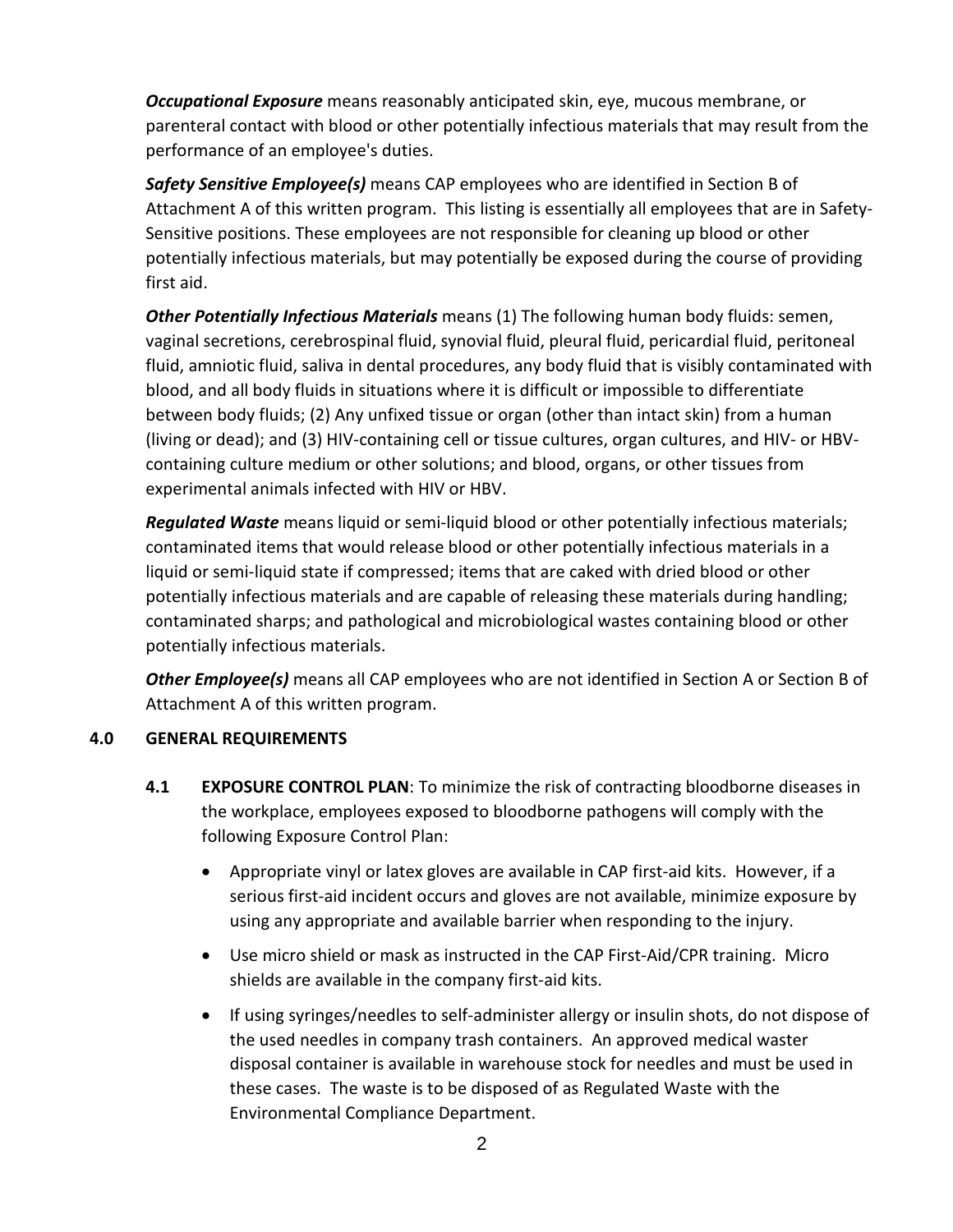- Wear latex or vinyl gloves when directly handling human blood, bloody materials, bodily fluids, or sewage. After finishing, carefully remove gloves and wash hands thoroughly (minimum of 30 seconds) with hot water and soap.
- Dispose of contaminated material by classifying them as either :

**"Solid Waste":** Material containing small amounts of dried blood, dried body fluids, or dried waste water materials.

**OR**

**"Regulated Waste"** ("Bio-Hazard Medical Waste"): Material saturated with blood that could release blood or other potentially infectious materials in a liquid or semiliquid state if compressed, or items that are caked with dried blood or other potentially infectious materials and are capable of releasing these materials during handling. This includes used needles.

• Use the appropriate disposal method according to solid or regulated waste descriptions. Call the Safety and Health Department at X2155 for decision support.

**Solid Waste Disposal Method:** Double bag and seal immediately after first aid incident occurs. Place in dumpster.

**Regulated Waste Disposal Method:** Double bag using a red Bio-Hazard bag as outer bag and seal completely. Call Environmental Compliance, at X2353, for specific disposal procedures.

- NOTE: Only those employees listed in Section A of Attachment A can perform bloodborne pathogen clean-ups. Wear vinyl or latex gloves when cleaning up equipment or work areas which have had contact with any bloodborne pathogens. Use an 8-to-1 solution of tap water and regular bleach to clean the equipment or areas (other approved biocides may be used as directed by the Safety and Health Department).
- **4.2 REPORTING REQUIREMENTS**: If another person's blood is transferred to an employee rendering care such that it may enter a break in the employee's skin (rash, cut, abrasion, etc.) or enter a mucous membrane (mouth, nose, eyes), that employee must report the incident to the Safety and Health Department as soon as possible. The Safety and Health Department will follow the Post Exposure follow up procedures outlined in Section 9.0 of this program. It is important that post-exposure vaccination be made available to the exposed employee within 24 hours of the exposure incident. Records will be retained as per Section 10.0 of this program.

Employees may not need Post Exposure follow-up if the exposed employee is confident that **all** of the following conditions have been met. The exposed employee does not have a skin break in the exposed area,

• There was no puncture wound, and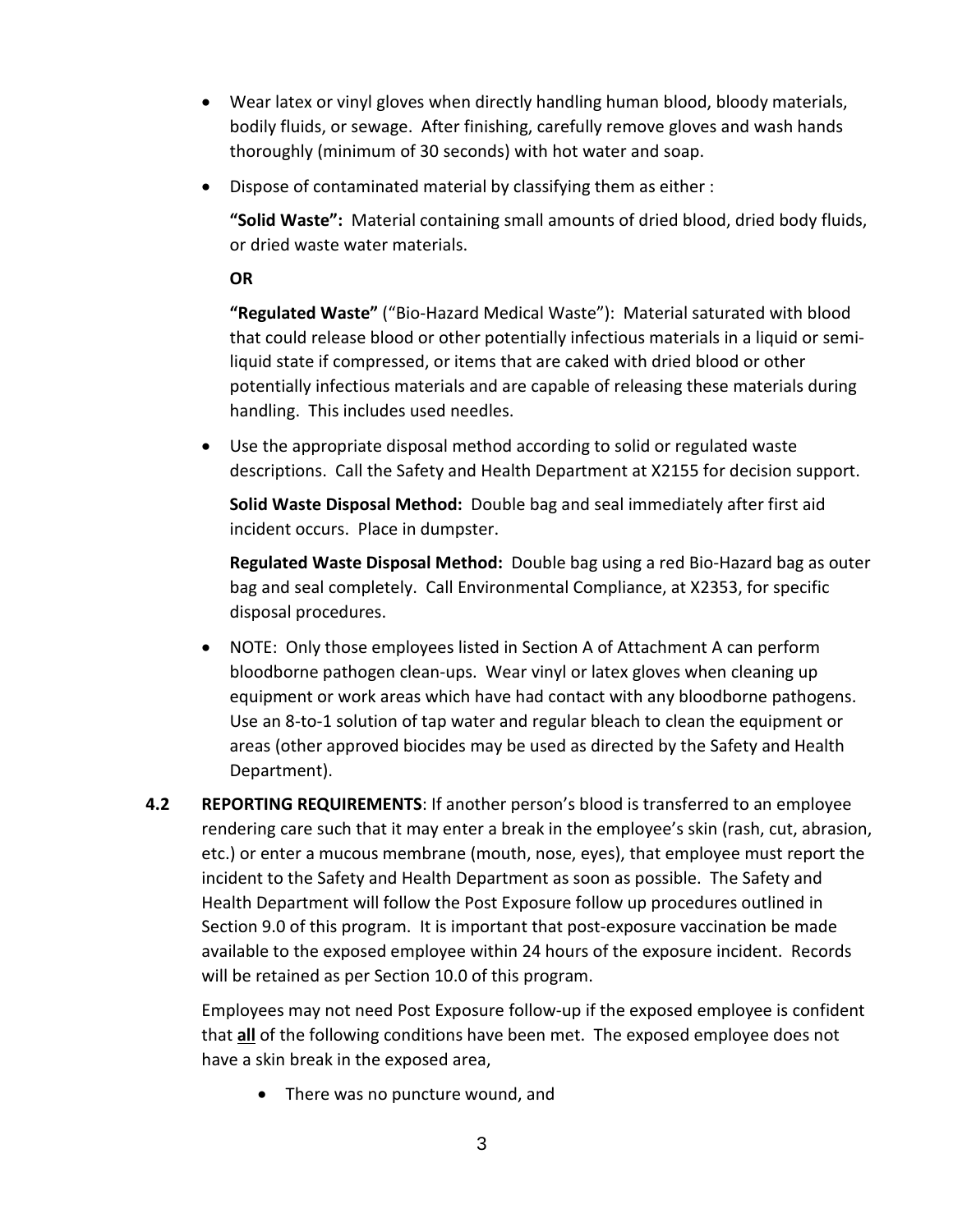• Another person's blood does not splash or transfer into the exposed employee's nose, mouth, eyes, or onto an open wound.

## **4.3 INFORMATION AND TRAINING**

- **4.3.1** Participating employees listed in Section A of Attachment A will be provided with bloodborne pathogen training at least annually. That training will consist of the elements detailed in the OSHA regulations at 29 CFR 1910.1030(g)(2)(vii).
- **4.3.2** Employees listed in Section B of Attachment A will be trained using the American Heart Association or similar curriculum that includes a section on the hazards of bloodborne pathogens as well as those items above that are unique to CAP employees.

## **5.0 EXPOSURE DETERMINATION AND PARTICIPATION LIST**

The Safety Manager will review employee job duties to determine risk to the employee from exposure to blood or other potentially infectious materials. Employees will fall into one of three basic categories: 1) Responding Employees: those with "reasonably anticipated occupational exposures" to blood or other potentially infection material (Section A of Attachment A). Employees in this exposure category are required to comply with Sections 6.0 through 9.0 of this program; 2) Safety Sensitive Employees: those with increased potential for performing volunteer first-aid services (Section B of Attachment A); and 3) Other Employees: those with little chance of contact with bloodborne pathogen materials on the job. While employees that are not in the Section A category do not have a reasonable expectation of exposure, it is always possible. All employees are expected to take any precaution available to them to prevent exposure.

## **6.0 UNIVERSAL PRECAUTIONS**

The Universal Precautions described below will be used whenever employees could have exposure to blood or other potentially infectious material.

- **6.1 EMPLOYEE RESPONSIBILITIES**: Employees are required to use the following measures to protect themselves from blood or other potentially infectious materials**.**
	- **6.1.1 Gloves and Other Personal Protective Equipment**: Gloves will be worn whenever there is potential for the hands to come in skin contact with blood, infectious materials, mucous membranes, non-intact skin, or surfaces and materials soiled with blood or other potentially infectious materials. Disposable gloves will be replaced as soon as possible when they are torn, punctured, or may no longer provide a barrier to contamination.
	- **6.1.2 Hand washing**: Employees will wash their hands with hot water and soap immediately after removing protective gloves or other PPE and after hand contact with blood or other potentially infectious materials. If working away from a facility with water supply, disinfecting towelettes or waterless hand sanitizing solutions should be used.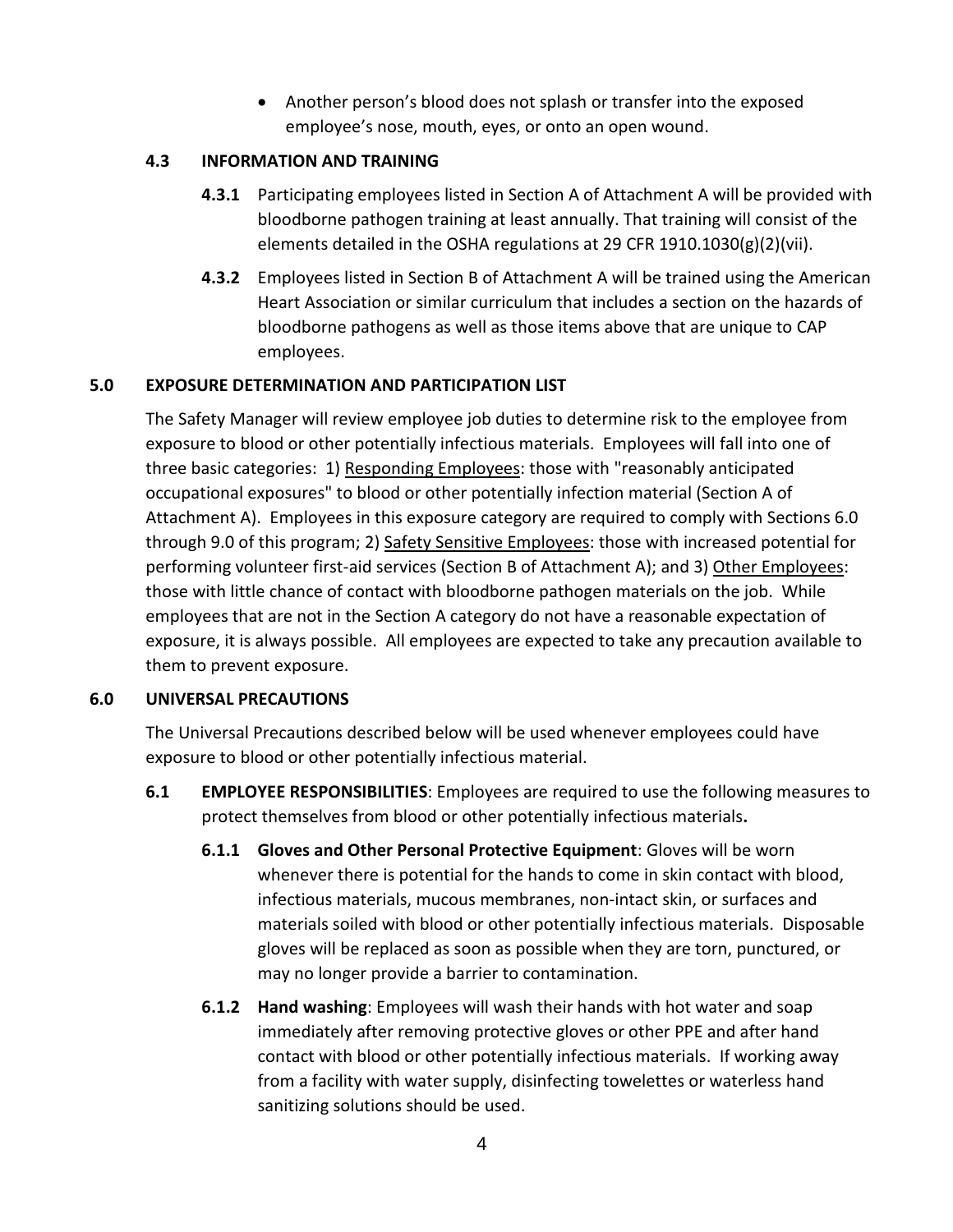**6.1.3 Special Cleanup:** The Environmental, Health and Safety (EH&S), and Protective Services Departments will perform any bloodborne pathogen clean up when there has been what is considered a minimal release. An experienced contractor will be used to perform any clean ups where the release is more than minimal. Minimal is considered a release where there is no pooling of the released body fluid. In the event of excessive contamination of bloodborne pathogens (pooling occurs), the EH&S Department will supervise the cleanup of potentially pathogenic materials.

All PPE will be removed immediately after completion of the task being performed and placed in a designated appropriate area or container for washing, decontamination, and/or disposal.

**6.1.4 Work Practice Controls**: It is prohibited to eat, drink, smoke, apply cosmetics or lip balm, handle contact lenses, or store food and beverages in areas of possible bloodborne pathogen contamination or occupational exposure to bloodborne pathogens.

All procedures involving blood or other potentially infectious materials will be performed in such a way to minimize splashing, spraying, or the production of aerosols. Direct mouth to mouth contact is discouraged and resuscitation procedures should be performed with mouthpieces, resuscitation bags, pocket masks or other ventilation devices.

Potentially infectious broken glassware and other sharp items will not be picked up directly by hand but will be manipulated using mechanical devices such as a brush, dust pan, tongs, forceps or cotton swabs. Any container used to hold potentially infectious materials will be closeable, leak proof, and display the universal biohazard symbol. If the outside of the container is likely to be contaminated, a second leak proof container will be placed over the first, labeled as above, and closed to prevent leakage during handling, storage, and transport. If puncture of the first container is likely, both containers will be puncture resistant. The above container's disposal method will comply with federal, state and local regulations.

Any sharps will be placed immediately in closable, puncture resistant and disposable containers which are leak proof on the bottom and sides and display the universal biohazard symbol. These containers will be easily accessible to personnel in the immediate area of use and will be replaced routinely and not allowed to become overfilled. Sharps containers are a warehouse stock item.

**6.1.5 Disposal of Personal Protective Equipment**: Employees will use disposable coveralls to prevent contamination of clothing. These items are a warehouse stock item and will be provided to each employee who has the potential to be occupationally exposed to blood. The coveralls will be disposed of according to the disposal protocol listed in the Exposure Control Plan (Section 4.1).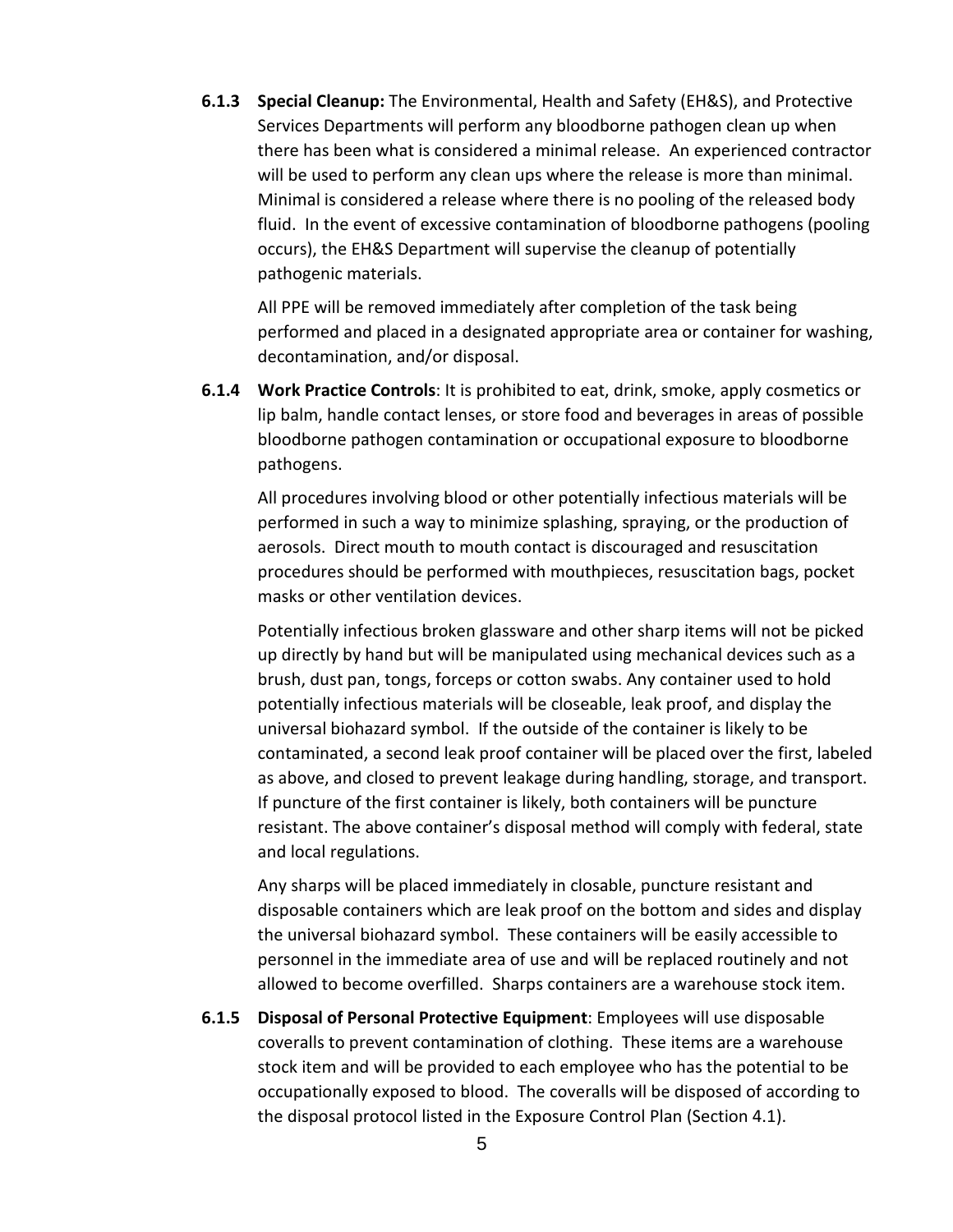- **6.2 DEPARTMENTAL RESPONSIBILITIES**: CAP Managers are required to ensure that all bloodborne pathogen program components are known, understood, and followed by Responding Employees (Section A of Attachment A).
	- **6.2.1 Personal Protective Equipment:** CAP will provide appropriate PPE and ensure that Responding Employees use the appropriate protective equipment and follow the above listed Universal Precautions.

The supplied equipment may include items such as disposable or reusable gloves, fluid-proof aprons, coats, head and foot coverings, face shields, masks, eye protection, mouthpieces, resuscitation bags, pocket masks, or any other device which would protect the worker from work exposure.

PPE will be provided in the appropriate sizes for Responding Employees and will be readily accessible at the work-site or issued to the employee. If an employee is allergic to the gloves normally provided, hypoallergenic gloves will be provided for that employee.

# **7.0 COMMUNICATION OF HAZARDS TO EMPLOYEES**

**7.1 LABELS AND SIGNS:** Warning labels will be fixed (to prevent their loss or accidental removal) to containers or equipment containing contaminated material. These labels will be burnt orange with lettering of a contrasting color and will display the universal biohazard symbol.

> Signs will be posted at the entrance to any work area where potentially infectious material is located. The sign will include:

- 1. The word "Biohazard" and the universal biohazard symbol with the sign being orange red with letters of a contrasting color.
- 2. The name of the infectious agent.
- 3. Any special instructions for entering the area, and the name and telephone number of the supervisor of the area.

# **8.0 MEDICAL PROPHYLAXIS**

CAP will make Hepatitis B Virus vaccination available, within 10 working days of initial assignment, to all Responding Employees. Additionally, vaccinations will be offered within 24 hours as post-exposure medical follow-up for any CAP employee with an occupational exposure incident. This will include those employees listed in Attachment A, Sections A & B as well as any other employee wishing such treatment after a first-aid exposure incident.

**8.1 VACCINATION PROGRAM:** All Responding and Safety Sensitive Employees will state their intention of accepting or not accepting the Hepatitis B Vaccination by completing

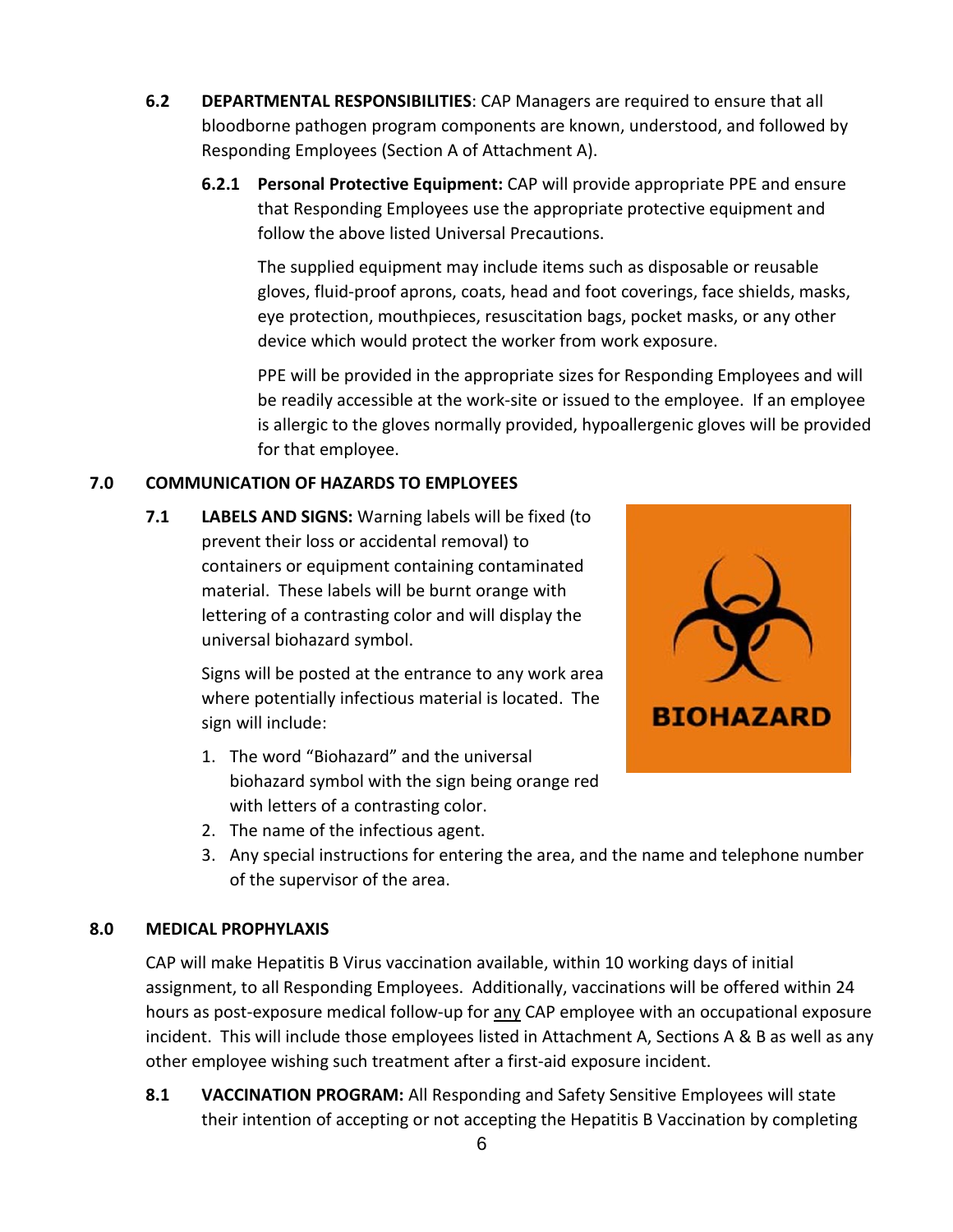the Employee Hepatitis B Vaccination Acceptance/Declination Form. Should an employee who initially declines the vaccination decide at a later date (while still covered under this policy) to receive the vaccination, it will be provided at that time. If booster doses are recommended at a later date, they will be provided upon the advice of a physician. A copy of CAP's Acceptance/Declination form is in Appendix B.

## **9.0 POST EXPOSURE EVALUATION AND MEDICAL FOLLOW-UP**

An exposure to blood or other potentially infectious materials include such things as needlesticks, splashes of blood or body fluids, and unprotected resuscitation attempts. Such incidences will be reported to the EH&S Department and recorded on the Exposure Incidence form in Attachment C of this program. Additionally, the Industrial Commission of Arizona form ICA 04-614-91, "Report of Significant Exposure to Bodily Fluids", must also be filled out within 10 calendar days after exposure and submitted to CAP Risk Management.

## **9.1 POST EVALUATION EXPOSURES:** The post exposure evaluation will include at least:

- Documentation of the exposure route, Hepatitis B Virus (HBV), Hepatitis C Virus (HCV), and Human Immune-Deficiency Virus (HIV) antibody status of the source individual (if known) and the circumstances of the exposure.
- If the alleged source individual knowingly and willingly consents in writing, the alleged source individual's blood will be tested to determine the presence of HIV and/or HBV and HCV infection.
- The alleged source person's test results will be made available to the exposed employee if the alleged source individual knowingly and willingly consents to release of this information.
- Blood collection from the exposed employee will be done as soon as feasible after the exposure incident, but not more than 10 days after exposure. This blood draw is to establish a baseline of viral infection. Actual testing of the sample may be done at that time or at a later date if the employee so requests. A written consent to this blood collection should be completed.

CAP will provide the following to the evaluating physician:

- A copy of this policy and the OSHA standard and its appendices.
- A description of the employee's occupational duties as they relate to occupational exposure.
- **9.2 PHYSICIAN'S WRITTEN OPINION:** For each employee, CAP will obtain from the physician a copy of the physician's written opinion and provide a copy to the employee within 15 days of the completion of the evaluation. Each written opinion will be limited to the following information:
	- The physician's recommendations on the ability of the employee to receive the HBV vaccination.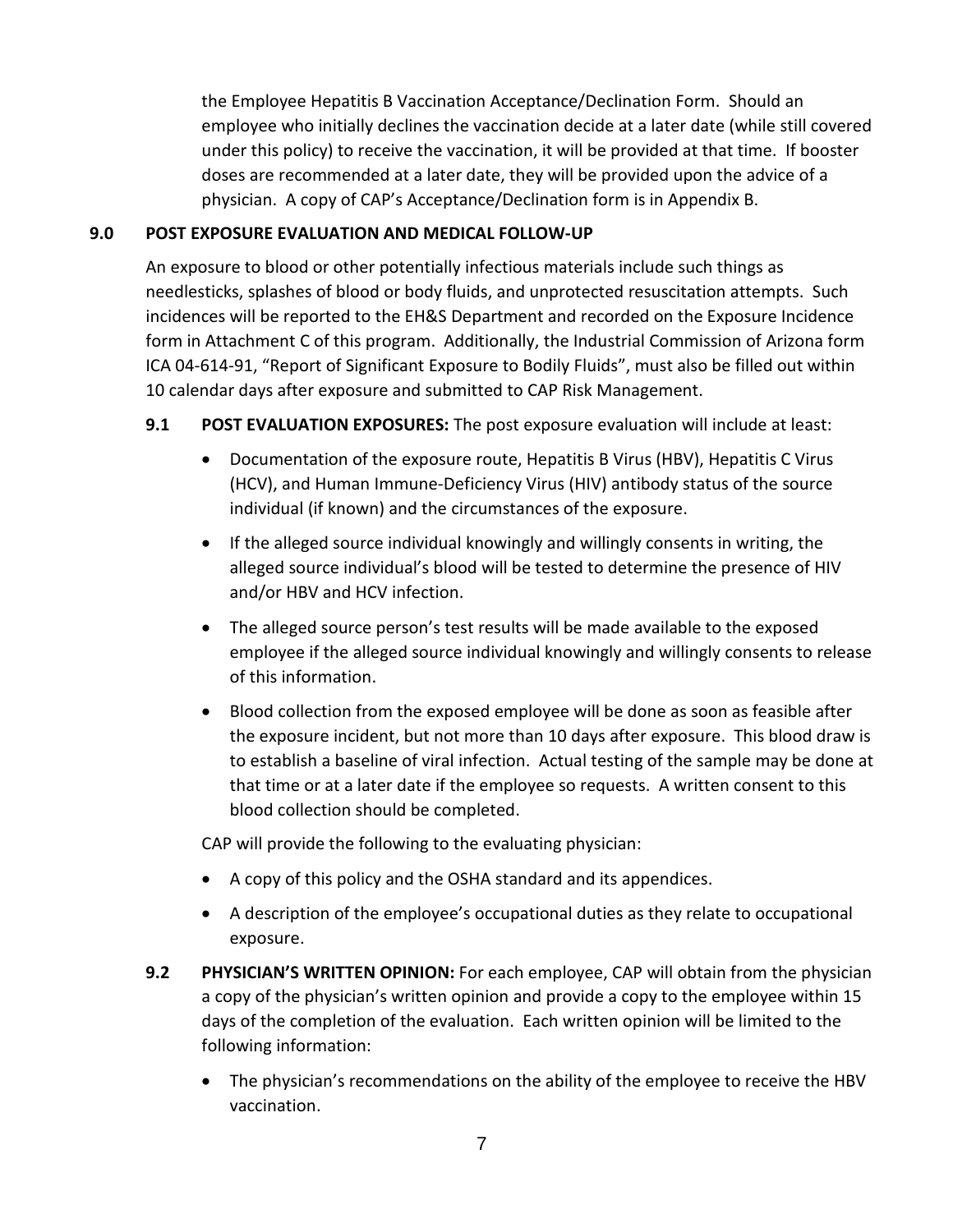- A statement that the employee has been informed of the results of the medical evaluation and that the employee has been told about any medical conditions resulting from exposure which might require further evaluation or treatment.
- Those specific findings which are related to the employee's ability to receive Hepatitis B and/or Hepatitis A vaccinations. Any other findings will remain confidential and will not be included in the written report.

#### **10.0 RECORDKEEPING**

Training and medical records will be maintained in the following manner:

- **10.1 MEDICAL RECORDS:** An accurate record will be kept for each employee regarding his/her hepatitis B status and will include the following:
	- Name and employee identification number.
	- A copy of the employee's hepatitis B vaccination records relative to the ability to receive the vaccination and the circumstances of any exposure incidents.
	- A copy of all results regarding the physician's examination, testing, and post exposure follow-up results.
	- A copy of the physician's written opinions.
	- A copy of the information that is required to be provided to the physician.

These records will be kept confidential and the information will not be reported to anyone except:

- Examination and copying by the employee.
- At the knowing and willing written consent of the employee.
- As required by law.

These records will be maintained during the duration of employment plus 30 years. They will be maintained by the EH&S Department.

**10.2 TRAINING RECORDS:** Records of training will include the following:

- A copy of the current training list of at-risk personnel with the current training status of each employee.
- The dates of the training sessions and the name of the instructor.
- A written summary of the contents of the sessions.
- Trainers name and qualifications.
- The names and job titles of all persons attending the sessions.
- These records will be maintained for three years.

The records will be made available only: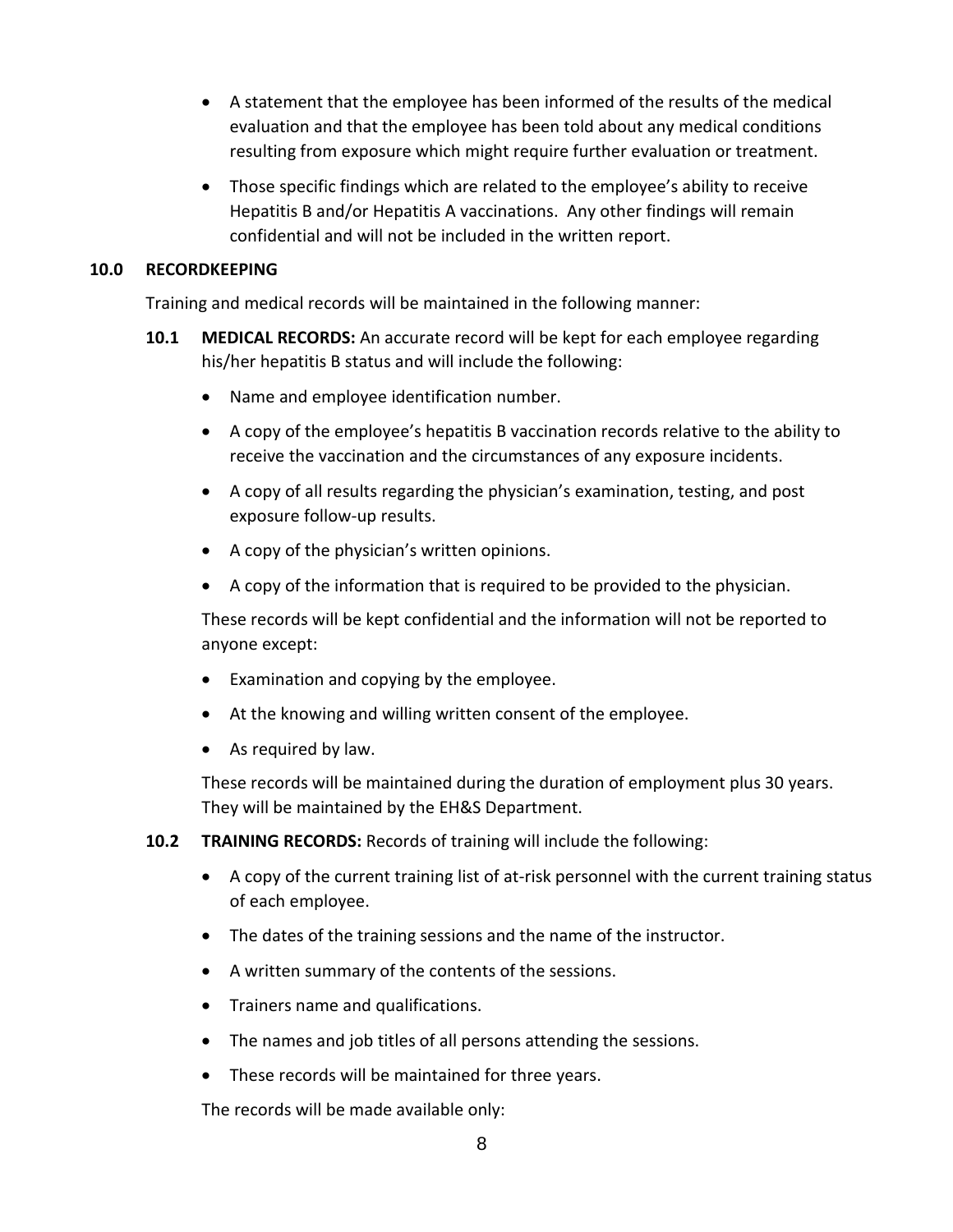- Only to the employee for examination and copying (as detailed in OSHA 1910.1020).
- To anyone who has the written consent of the employee.
- As required by law.

.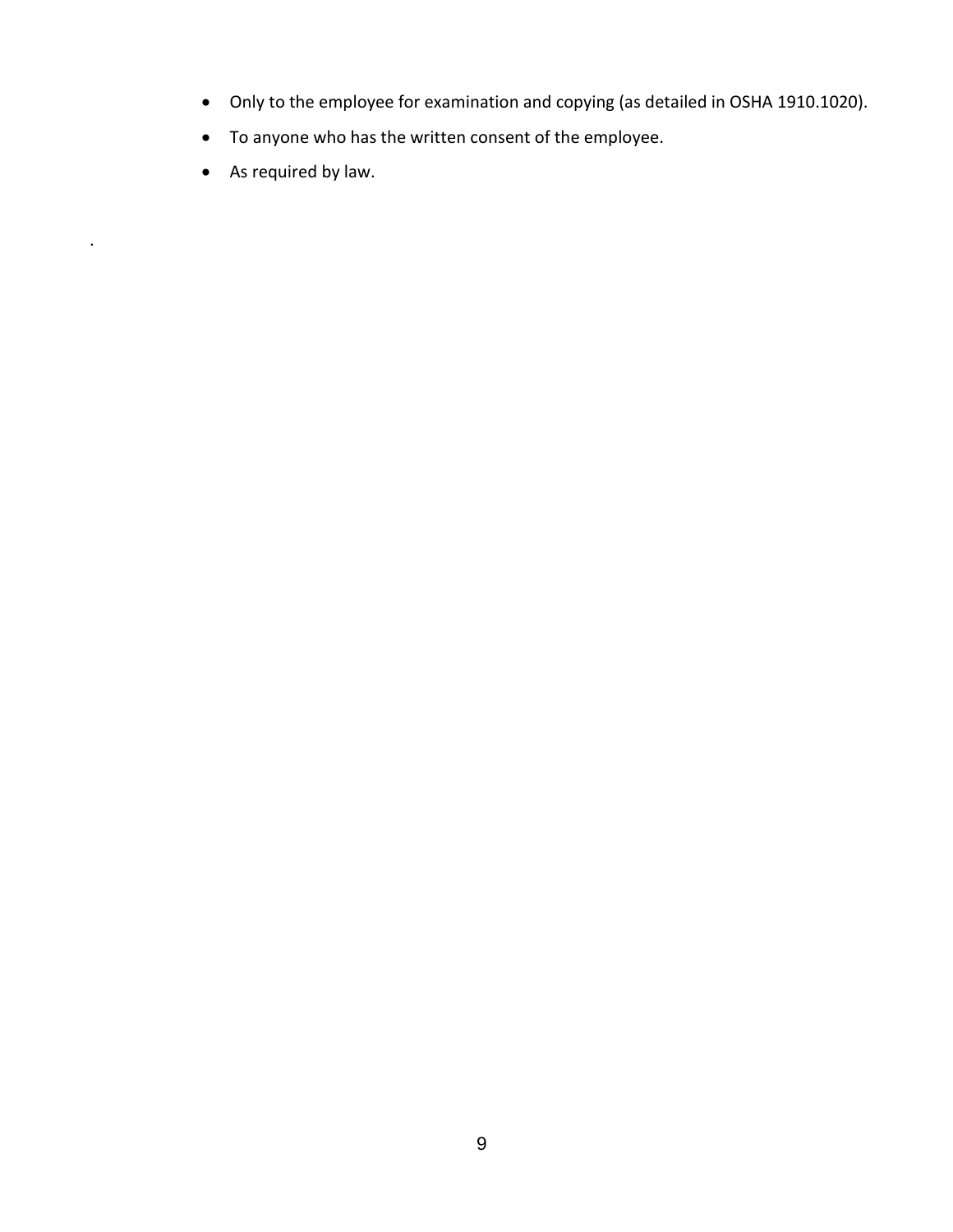## **ATTACHMENT A**

#### **EXPOSURE DETERMINATION AND PARTICIPATION LIST**

- A. The following CAP employee job titles have the potential to be occupationally exposed to blood and other infectious materials. They are identified in this program as Responding Employees.
	- 1. Environmental, Health and Safety (EH&S) Department employees.
	- 2. Protective Services Department employees.
- B. The following CAP personal and their respective Supervisors are considered to be at the first-aid/CPR level exposure and are identified in this program as Safety Sensitive Employees.

| Administrator - Technical                | <b>PMO Manager</b>                   |  |  |
|------------------------------------------|--------------------------------------|--|--|
| Apprentice                               | Senior Electrician (Supervisor)      |  |  |
| <b>Assistant - Office &amp; Clerical</b> | Shop Mechanic                        |  |  |
| Electrician                              | Specialist - Materials Control       |  |  |
| Engineer                                 | Specialist - Officer & Clerical      |  |  |
| Engineer, Senior                         | Specialist - Professional            |  |  |
| Field Maintenance Engineer I             | Specialist - Technical               |  |  |
| Inspector                                | Specialist - Paraprofessional        |  |  |
| Lead Maintenance Specialist              | Supervisor                           |  |  |
| <b>Maintenance Specialist</b>            | Supervisor - Construction Inspection |  |  |
| Maintenance Worker                       | Surveyor                             |  |  |
| Mechanic                                 | Technician                           |  |  |
| Mechanic - Machinist                     | Universal Equipment Operator         |  |  |
| Planner                                  | Worker                               |  |  |
|                                          |                                      |  |  |

## Listing of all Safety Sensitive positions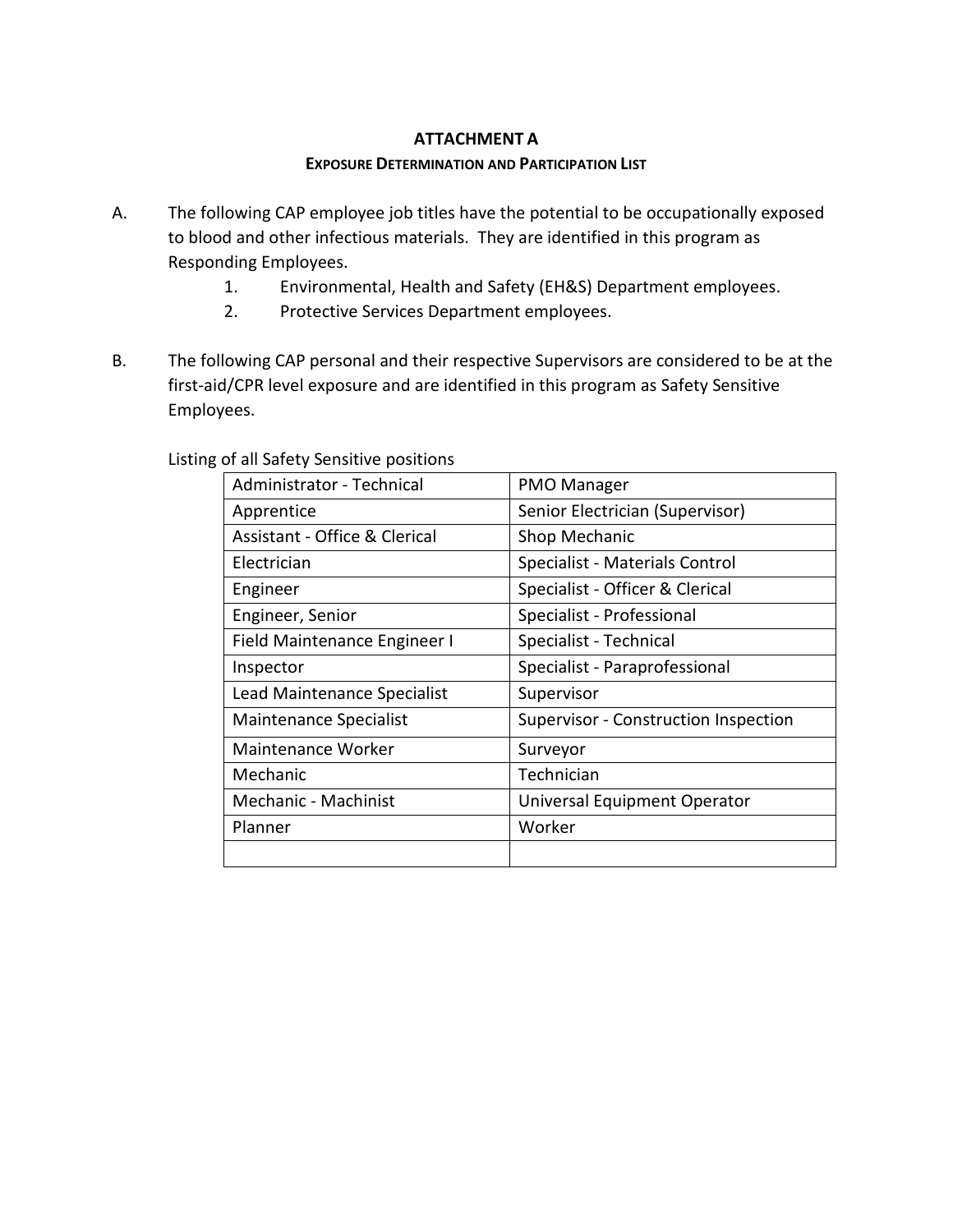#### **ATTACHMENT B**

#### **EMPLOYEE HEPATITIS B VACCINATION ACCEPTANCE/DECLINATION FORM**

**NAME (Please Print):** 

**EMPLOYEE ID #:** 

#### **ACCEPTANCE FORM**

I understand that due to my occupational exposure to blood or other potentially infectious materials I may be at risk of acquiring a Hepatitis B virus (HBV) infection. I have been given the opportunity to be vaccinated with Hepatitis B vaccine, at not charge to myself. I choose to receive the Hepatitis B vaccination at this time. I also understand that the vaccination consists of a series of 3 shots over a given time period and a final injection to measure the effectiveness of the vaccines.

| Physician: |                                    | Date: |  |
|------------|------------------------------------|-------|--|
|            | or Physician Assistant (Signature) |       |  |
|            |                                    |       |  |
| Employee:  |                                    | Date: |  |
|            | (Signature)                        |       |  |
|            |                                    |       |  |

#### **DECLINATION FORM**

I understand that due to my occupational exposure to blood or other potentially infectious materials I may be at risk of acquiring a Hepatitis B virus (HBV) infection. I have been given the opportunity to be vaccinated with Hepatitis B vaccine, at not charge to myself. However, I decline the Hepatitis B vaccination at this time. I understand that by declining this vaccine, I continue to be at risk of acquiring Hepatitis B, a serious disease, if exposed to blood or other human body fluids. If in the future I continue to have occupational exposure to bloodborne pathogens and I decide to be vaccinated with Hepatitis B vaccine, I can receive the vaccination series at no charge to me.

| Physician: |                                    | Date: |  |
|------------|------------------------------------|-------|--|
|            | or Physician Assistant (Signature) |       |  |
|            |                                    |       |  |
|            |                                    |       |  |
| Employee:  |                                    | Date: |  |
|            | (Signature)                        |       |  |